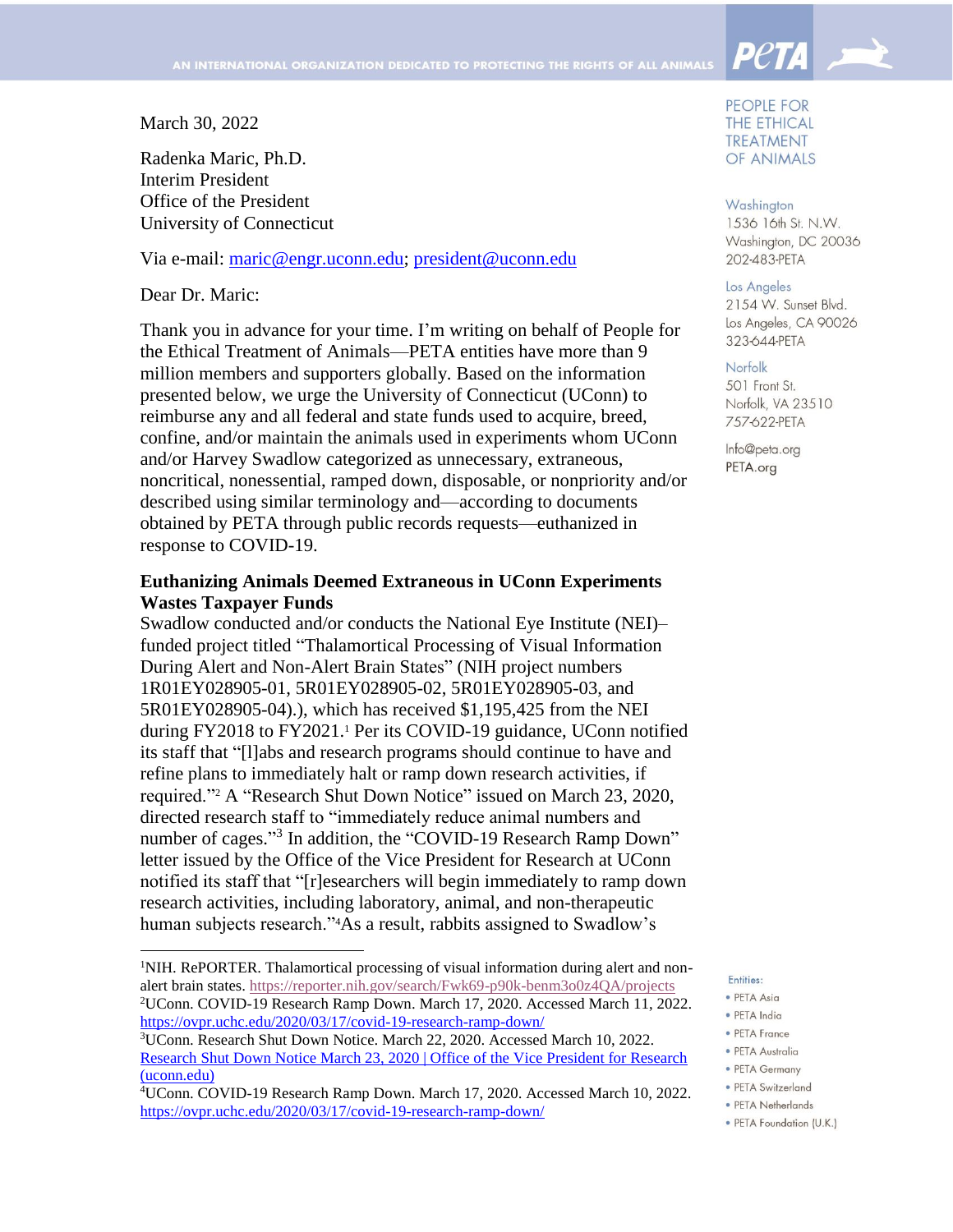protocol were euthanized in March 2020.<sup>5</sup> This was verified in correspondence with UConn staff.<sup>6</sup>

The fact that laboratories led by UConn's employees had animals it deemed extraneous in the first place should raise significant red flags, especially since their experiments are funded by taxpayers who should not have to foot the bill for such waste.

## **UConn Protocols Apparently Failed to Reduce and Replace Animal Use**

The presence of animals deemed unnecessary, nonessential, noncritical, or extraneous in UConn laboratories flies in the face of existing regulations designed to minimize the use of animals in experiments.

Language supported by the National Institutes of Health (NIH) requiring the minimization of the experimental use of animals is present in the Health Research Extension Act of 1985, the NIH Revitalization Act of 1993, the eighth edition of the *Guide for the Care and Use of Laboratory Animals*, and the U.S. Government Principles for the Utilization and Care of Vertebrate Animals Used in Testing, Research, and Training:

- The Health Research Extension Act of 1985 states, "The Director of NIH shall require each applicant for a grant, contract, or cooperative agreement involving research on animals … to include in its application or contract proposal … (1) assurances satisfactory to the Director of NIH that … (B) scientists, animal technicians, and other personnel involved with animal care, treatment, and use by the applicant have available to them instruction or training in the … use of *research or*  testing methods that limit the use of animals or limit animal distress"<sup>7</sup> [emphasis] *added*].
- The NIH Revitalization Act of 1993 states, "The Director of NIH ... shall prepare a plan … for the National Institutes of Health to conduct or support research into … *methods of such research and experimentation that reduce the number of animals used in such research*" 8 [*emphasis added*].
- The eighth edition of the Guide for the Care and Use of Laboratory Animals states, "The *Guide* … endorses the following principles: *consideration of alternatives (in vitro systems, computer simulations, and/or mathematical models) to reduce or replace the use of animals*" 9 [*emphasis added*].
- The U.S. Government Principles for the Utilization and Care of Vertebrate Animals Used in Testing, Research, and Training (1985) states, "The animals selected for a

<sup>6</sup>University of Connecticut. Public Records Request. December 9, 2020. Accessed March 11, 2022. <https://www.peta.org/wp-content/uploads/2022/02/confirmation-from-UConn.pdf>

<sup>7</sup>Health Research Extension Act of 1985, Publ. L. No. 99-158. November 20, 1985. Accessed March 11, 2022. <https://olaw.nih.gov/policies-laws/hrea-1985.htm>

 $8$ NIH Revitalization Act of 1993, Publ. L. No. 103-43. June 10, 1993. Accessed March 11, 2022. <https://grants.nih.gov/grants/olaw/pl103-43.pdf>

 $\overline{a}$ <sup>5</sup>UConn Animal Services. Individual Animal Health Record. Updated 2013. Accessed March 11, 2022. [https://www.peta.org/wp-content/uploads/2022/02/FOIA-20-264\\_Redacted.pdf](https://www.peta.org/wp-content/uploads/2022/02/FOIA-20-264_Redacted.pdf)

<sup>9</sup>National Research Council. Committee for the Update of the *Guide for the Care and Use of Laboratory Animals*. *Guide for the Care and Use of Laboratory Animals*. 8 th ed. The National Academies Press; 2011. Accessed March 11, 2022. [https://grants.nih.gov/grants/olaw/guide-for-the-care-and-use-of-laboratory](https://grants.nih.gov/grants/olaw/guide-for-the-care-and-use-of-laboratory-animals.pdf)[animals.pdf](https://grants.nih.gov/grants/olaw/guide-for-the-care-and-use-of-laboratory-animals.pdf)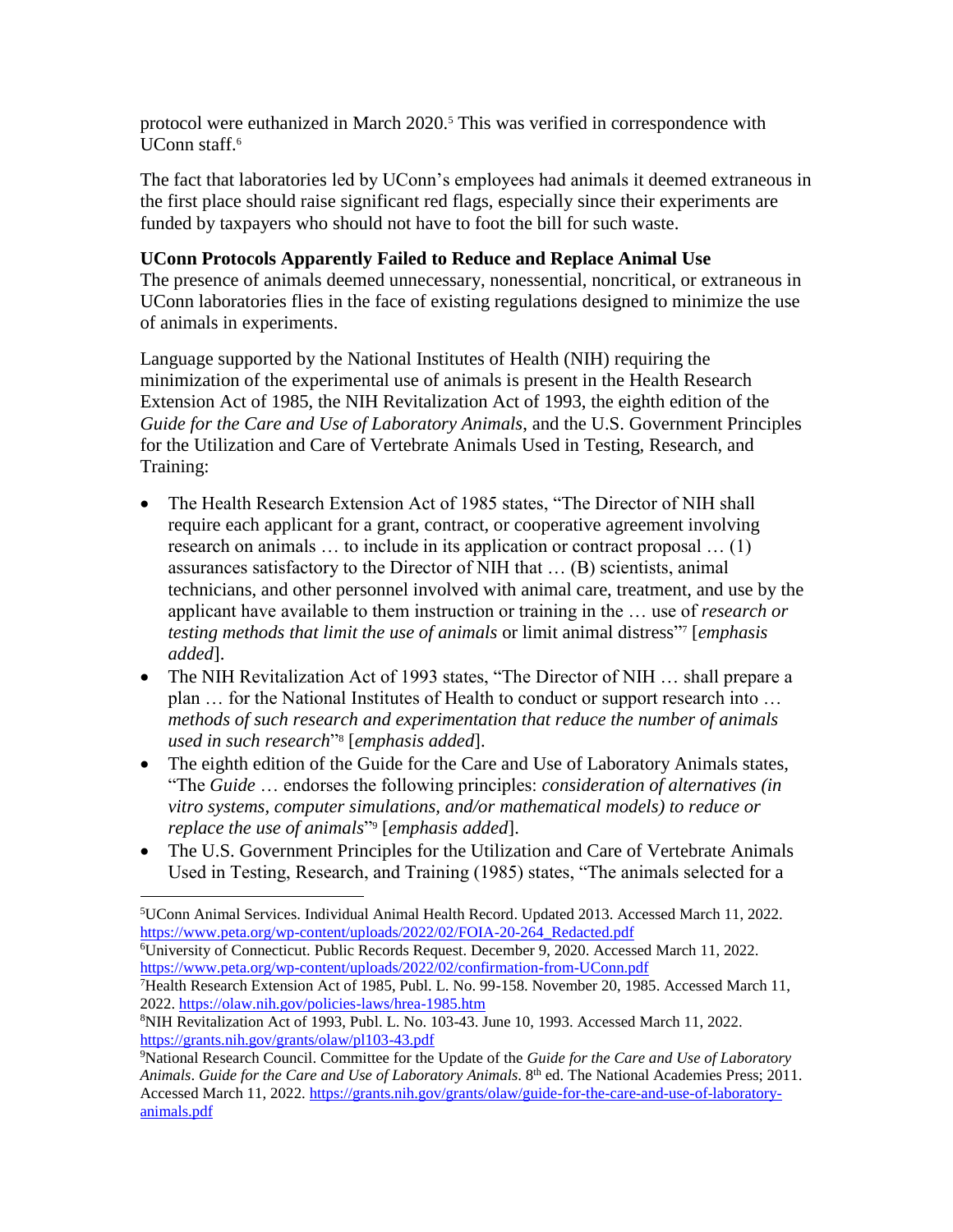procedure should be of an appropriate species and quality and *the minimum number required to obtain valid results*" <sup>10</sup> [*emphasis added*].

When UConn experimenters buy, breed, trap, and/or use animals who at any time—not just during the COVID-19 pandemic—can be deemed unnecessary, nonessential, noncritical, or extraneous or described using similar terminology, they squander limited research funds, much of which are provided by taxpayers, and flout the bedrock "3Rs" principle of reducing, replacing, and refining the use of animals in experimentation enshrined in government regulations and policies.

In addition, because taxpayer funds were used to acquire, breed, confine, and/or maintain these animals who were then so readily euthanized and disposed of in response to COVID-19, UConn should reimburse the funding agencies for this fiscal waste.

Furthermore, the Congressional Research Service found that during the COVID-19 pandemic, "Suspending research may result in additional costs for activities such as animal care" and "[r]estarting research, when conditions permit, may also incur costs for staff time and supplies to … reestablish laboratory animal populations."<sup>11</sup> Taxpayers should not be responsible for the additional costs associated with "reestablishing laboratory animal populations," since UConn deemed them unnecessary, nonessential, noncritical, or extraneous to the experiments and because repopulating animals in laboratories at taxpayers' expense would appear to violate federal regulations and policies that mandate minimizing the use of animals in experiments.

## **Request for Research Accountability and Modernization**

We urge you to withdraw the referenced funds allocated to support this laboratory and reimburse state and federal agencies for any and all funds used to acquire, breed, confine, and/or maintain animals whom experimenters deemed unnecessary, nonessential, noncritical, or extraneous or described using similar terminology and then euthanized in response to the university's modified operations for COVID-19. Moreover, instead of supporting wasteful experiments on animals that do not advance human health, we encourage UConn to shift its efforts to projects focused on human-relevant, non-animal research methods, as described in PETA's Research Modernization Deal.<sup>12</sup>

You can contact me at  $\frac{\text{ShriyaS@peta.org}}{\text{Beta.org}}$ . Thank you for your consideration of this important issue. We look forward to your response.

Sincerely yours,

 $\overline{a}$ 

<https://crsreports.congress.gov/product/pdf/R/R46309>

<sup>10</sup>National Research Council. Committee for the Update of the *Guide for the Care and Use of Laboratory Animals*. (2011). Appendix B: U.S. government principles for the utilization and care of vertebrate animals used in testing, research, and training. Accessed March 11, 2022. <https://www.ncbi.nlm.nih.gov/books/NBK54048/>

 $<sup>11</sup>$ Congressional Research Service. Effects of COVID-19 on the Federal Research and Development</sup> Enterprise. April 10, 2020. Accessed March 11, 2022.

<sup>12</sup>People for the Ethical Treatment of Animals. The Research Modernization Deal 2021*.* Last updated October 2020. Accessed March 11, 2022. [https://www.peta.org/wp-content/uploads/2020/12/PETA-2021-](https://www.peta.org/wp-content/uploads/2020/12/PETA-2021-Research-Modernization-Deal.pdf) [Research-Modernization-Deal.pdf](https://www.peta.org/wp-content/uploads/2020/12/PETA-2021-Research-Modernization-Deal.pdf)